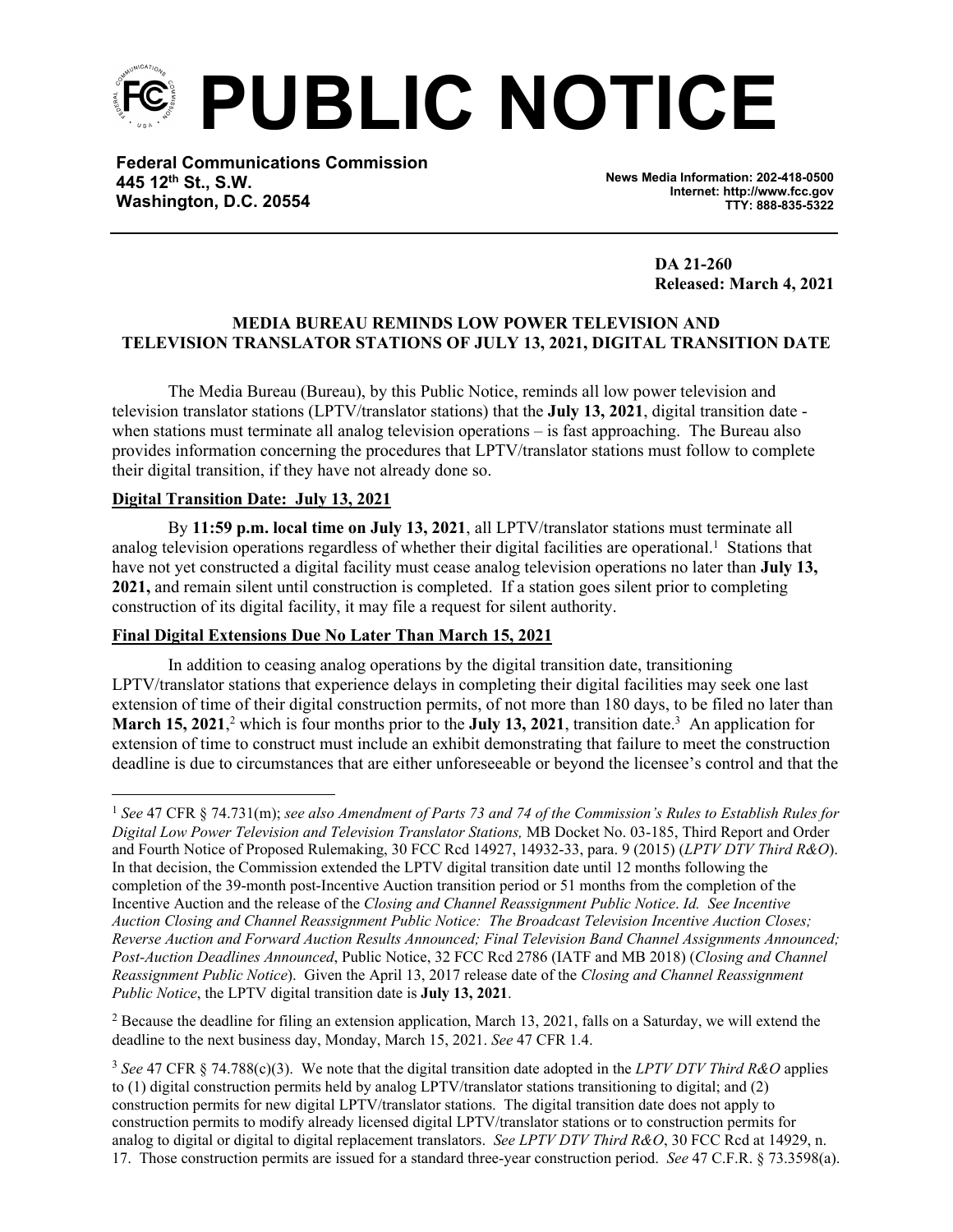licensee has taken all reasonable steps to resolve the problem expeditiously.<sup>4</sup> Such circumstances include, but are not limited to: (1) delays in obtaining zoning or other approvals, or similar constraints; (2) inability to obtain equipment; or  $(3)$  financial hardship.<sup>5</sup> Extension applications must include: (a) a detailed accounting of all steps taken by the station to complete construction of the proposed facilities including dates for each action; (b) a detailed accounting of any and all circumstances outside of the station's control that prevented the station from completing construction including dates of each circumstance; and (c) a timeline plan of how and when the station expects to complete construction and begin operations. Extension applications claiming financial hardship must include: (a) an itemized estimate of the cost of meeting the build-out requirements; (b) a detailed statement explaining why its financial condition precludes such an expenditure; (c) a detailed accounting of the applicant's good faith efforts to meet the deadline, including its good faith efforts to obtain the requisite financing and an explanation why those efforts were unsuccessful; and (d) an indication when the applicant reasonably expects to complete construction.

The grant of an extension of time to complete digital construction will in no way extend the **July 13, 2021**, deadline by which a station must terminate analog television operations. Instructions for filing an extension application are included in the Appendix.

After **March 15, 2021**, additional time to construct may be sought only pursuant to the Commission's "tolling" rule. The tolling rule provides that a construction permit deadline may be tolled only for specific circumstances not under the licensee's control, such as acts of God or delays due to administrative or judicial review.<sup>6</sup>

## **Transition Related Technical Filings Should Be Filed No Later Than May 1, 2021**

To ensure that LPTV/translator stations are not delayed in completing their digital transition by the **July 13, 2021**, transition deadline, we recommend that stations requiring last-minute technical changes submit any required applications or filings (minor change, request for special temporary authority, etc.) no later than **May 1, 2021**, to allow sufficient time for staff processing. Applications that require international coordination should be filed as soon as possible.

### **Filing Deadline For Digital-to-Digital Replacement Translators: July 13, 2021**

In the *LPTV DTV Third R&O*, the Commission established a new digital-to-digital replacement translator (DTDRT) service to allow eligible full power television stations to recover lost digital service area that could result from the Incentive Auction repacking process.<sup>7</sup> The Commission concluded that full power stations may file for DTDRTs beginning with the opening of the post-Incentive Auction Special Displacement Window<sup>8</sup> and ending one year after completion of the post-Incentive Auction

5 *Id.*

<sup>7</sup> *LPTV DTV Third R&O*, 30 FCC Rcd at 14956-57, para. 65.

<sup>8</sup> *See Incentive Auction Task Force and Media Bureau Announce Post Incentive Auction Special Displacement Window April 10, 2018, Through May 15, 2018, and Make Location and Channel Data Available*, Public Notice, 32 FCC Rcd 1234 (IATF and MB 2018); *Incentive Auction Task Force and Media Bureau Extend Post Incentive Auction Special Displacement Window Through June 1, 2018*, Public Notice, 32 FCC Rcd (IATF and MB 2018).

<sup>4</sup> *Id.*

<sup>6</sup> *See* 47 CFR § 73.3598(b).We note that the Section 73.3598(b) tolling standard does not provide relief for financial hardship, except that paragraph (b)(2) would toll the construction deadline for a station that could not build because of a pending bankruptcy court action. *See Implementation of the DTV Delay Act*, MB Docket No. 09-17, Third Report and Order and Order on Reconsideration, 24 FCC Rcd 3399, 3429 n.156 (2009). Stations must electronically file tolling requests via LMS, in accordance with the instructions in the Appendix. Stations may also seek a waiver of the tolling rule to receive additional time to construct in the case where "rare or exceptional circumstances" prevent construction, following the instructions for requesting tolling in the Appendix. *See 1998 Regulatory Review - Streamlining of Mass Media Applications, Rules and Processes*, Memorandum Opinion and Order, 14 FCC Rcd 17525, 17536, para. 42 (1999).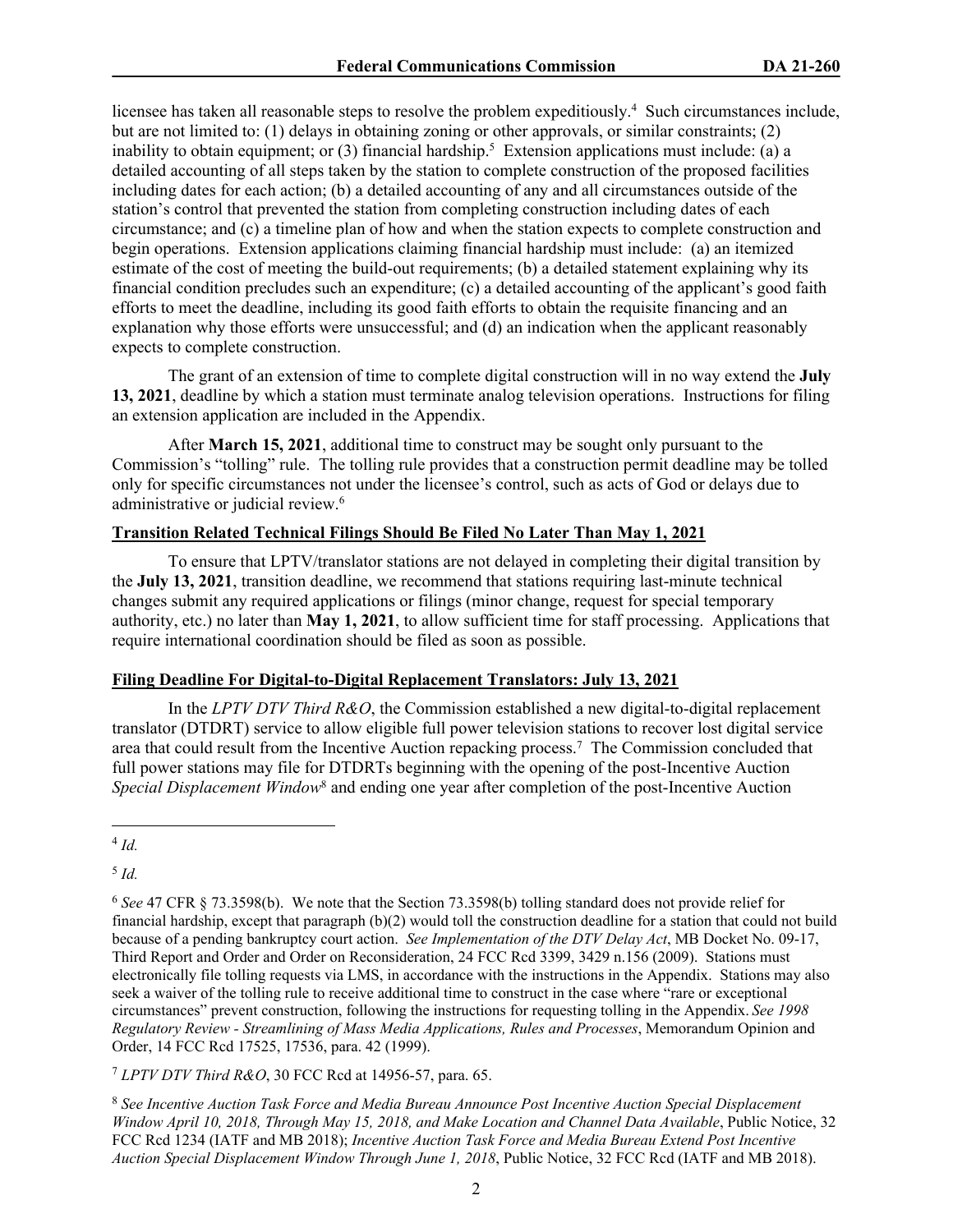transition period.<sup>9</sup> Accordingly, we remind interested full power stations that DTDRT applications must be filed not later than **July 13, 2021**.

### **Requests For Silent Authority**

We remind stations that a station may suspend operations for a period of not more than 30 days absent specific authority from the Commission.<sup>10</sup> Stations that remain silent for more than 10 days must notify the Commission not later than the tenth day of their suspended operations by filing a Suspension of Operations Notification via LMS as outlined in the Appendix.<sup>11</sup> Stations that need to remain silent for more than 30 days must file a Silent STA via LMS as outlined in the Appendix. There is no fee for this filing.

We also remind stations that the license of any station that remains silent for any consecutive 12 month period expires automatically at the end of that period, by operation of law, except that the Commission may extend or reinstate such station license if the holder of the license prevails in an administrative or judicial appeal, the applicable law changes, or for any other reason to promote equity and fairness.<sup>12</sup>

#### **Surrender of Channels**

We remind LPTV/translator stations with digital companion channels that they must choose to complete their transition to digital by *either* (1) "flash cutting" their existing analog facility to digital (at which time their analog license will be replaced by a new digital license and the digital companion channel permit or license canceled) *or* (2) surrendering their analog channel and continuing to operate their digital companion channel.<sup>13</sup> For stations choosing the second option, analog channels must be surrendered no later than **July 13, 2021**. Stations that change their transition plans are reminded that they must surrender the construction permit or license for their digital companion channel upon the grant of their application for flash cut construction permit and vice versa. **No station may possess both a digital flash cut and digital companion channel construction permit.**

Stations that choose not to convert to digital and instead intend to permanently discontinue operations must do so no later than **July 13, 2021,** and must submit their station licenses for cancellation.<sup>14</sup> We note that, after **July 13, 2021**, all pending analog LPTV/translator construction permit applications will be dismissed, and outstanding analog construction permits will be cancelled. Stations are encouraged to amend their pending applications and modify their outstanding analog construction permits to specify digital operations as soon as possible to avoid dismissal or cancellation.

### **Viewer Notifications**

To ensure that viewers are aware of the impending termination of analog service, stations are required under the Commission's rules to notify viewers of their planned transition to digital.<sup>15</sup> Stations

9 47 CFR § 74.787(a)(5)(i); *LPTV DTV Third R&O*, 30 FCC Rcd at 14959, para. 70.

<sup>10</sup> *See* 47 CFR §§ 73.1740(a)(4) and 74.763(b).

<sup>11</sup> *Id*.

<sup>12</sup> *See* 47 U.S.C. § 312(g). The Commission's rules also provide that the "license of . . . [a] TV translator or TV broadcast booster, or low power TV station will expire as a matter of law upon failure to transmit broadcast signals for any consecutive 12-month period notwithstanding any provision, term, or condition of the license to the contrary." 47 CFR § 74.15(f). *See* 47 CFR § 74.763(c). *See also* 47 CFR §§ 73.1020(c), 73.1615(c)(2), 73.1635(a)(4), 73.1740(c), 73.1750.

<sup>13</sup> Amendment of Parts 73 and 74 of the Commission's Rules to Establish Rules for Digital Low Power Television, *Television Translator, and Television Booster Stations and to Amend Rules for Digital Class A Television Stations*, Second Report and Order, 26 FCC Rcd, 10732, 10753-4, paras. 42-45 (2011) (*LPTV Digital Second R&O)*.

<sup>14</sup> Instructions for requesting cancellation of a station license are included in the Appendix.

<sup>15</sup> *See* 47 CFR § 74.798; *LPTV DTV Second R&O*, 26 FCC Rcd at 10755, para. 49.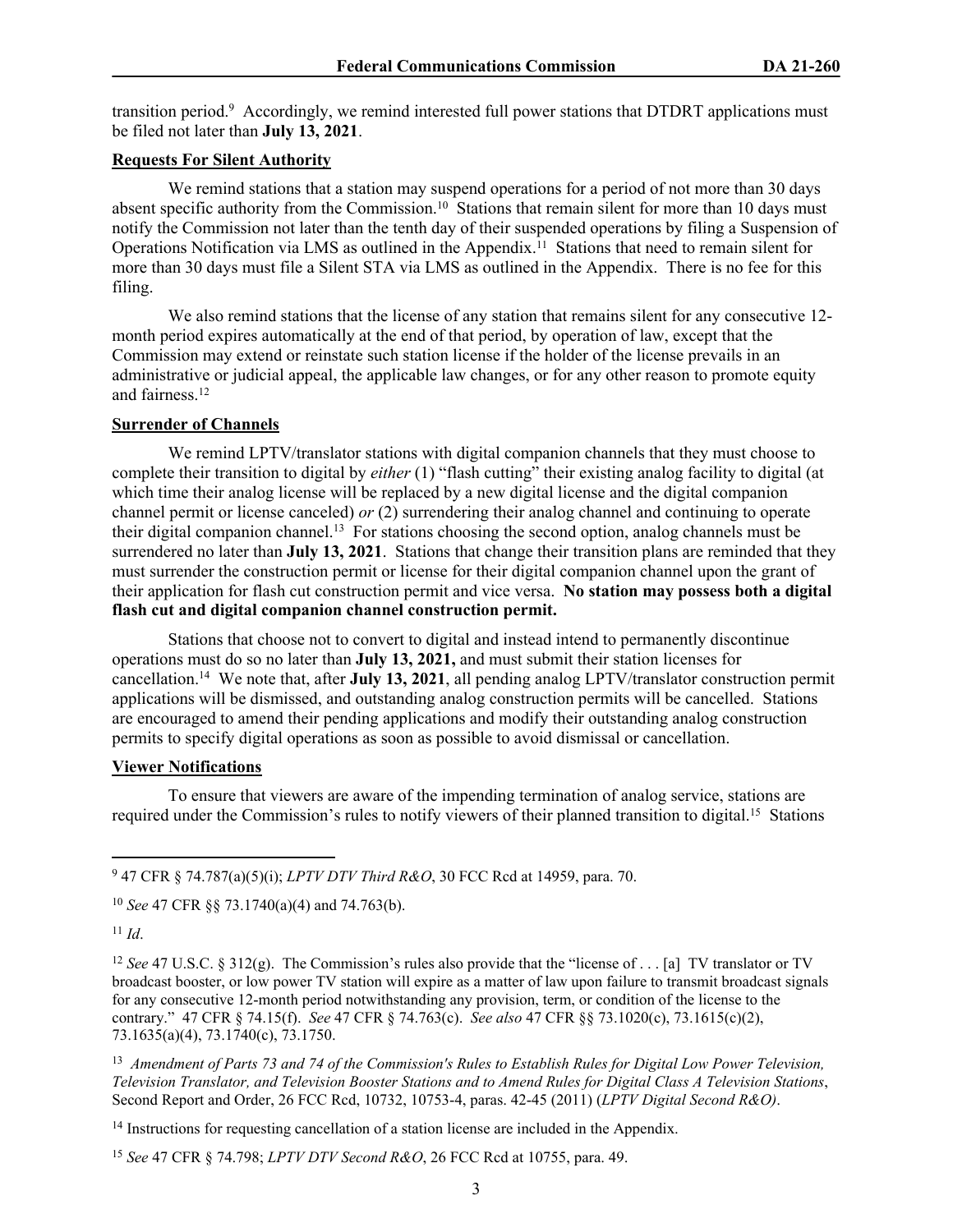have the flexibility to determine the frequency, length, and content of their notifications.<sup>16</sup> For those stations with the technical ability to locally originate programming,<sup>17</sup> viewer notification must be done on the air at a time when the highest number of viewers are watching.<sup>18</sup> For those stations that lack the technical ability to locally originate programming, or conclude that airing of viewer notifications would pose a hardship, they may notify viewers by some other reasonable means.<sup>19</sup>

### **Additional Information or Questions**

For additional information or questions, please contact Mark Colombo (technical questions), Mark.Colombo@fcc.gov, (202) 418-7611, or Shaun Maher (legal questions), Shaun.Maher@fcc.gov, (202) 418-2324, of the Video Division, Media Bureau.

**-FCC-**

<sup>16</sup> *Id.*

<sup>&</sup>lt;sup>17</sup> All stations in the low power television service are permitted to originate some amount of local programming, such as public service announcements (PSAs). *See* 47 CFR § 74.731(f) and (g) and 47 CFR § 74.701(f). PSAs originated by TV translators are limited to 30 seconds each and may not air more than once per hour.

<sup>18</sup> *See* 47 CFR § 74.798(c); *LPTV DTV Second R&O*, 26 FCC Rcd at 10755, para. 49.

<sup>19</sup> *Id*. *See also* 47 CFR § 74.798.